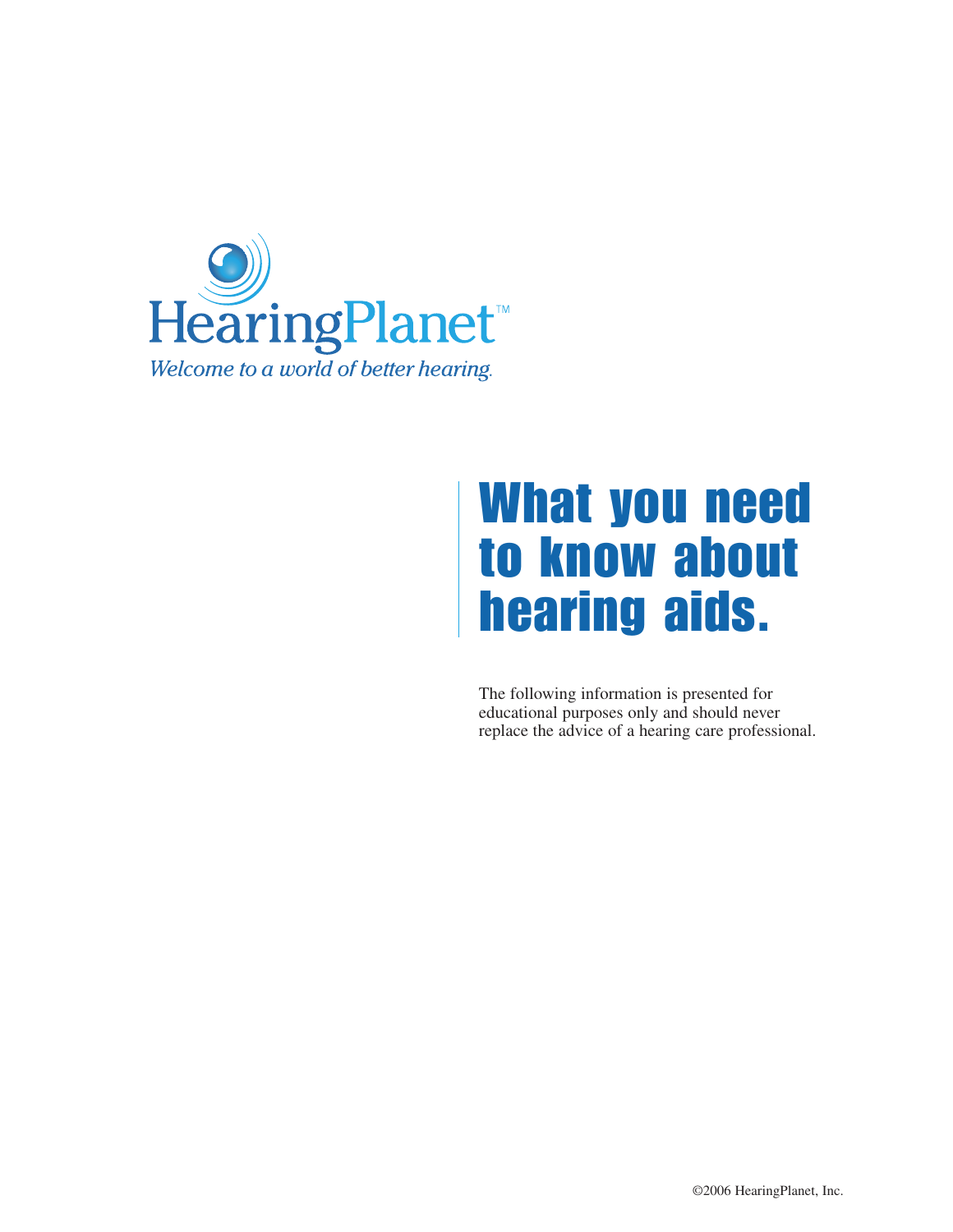

## Hearing Loss – A Fact of Life For Baby Boomers

Now the largest segment of American society, Baby Boomers, have endured, and are responsible for, a greater increase in noise pollution than any other generation. Prolonged or loud noise exposure seems to have overtaken age as the leading cause of hearing loss.

Add to that the fact that Baby Boomers will live longer than any previous generation, and you have the largest number of people ever to face this problem. In fact, about 40 percent of hearing-impaired Americans are under age 65.

Hearing is essential to fully enjoying and participating in life, but one in ten Americans — more than 31 million — experience some degree of hearing loss. This makes it our third most prevalent chronic health condition, after arthritis and high blood pressure.

How do you know whether you or someone you love might benefit from hearing aids?

- Family or friends often have to repeat what they say
- Frustration from not clearly understanding others
- Trouble understanding speech on television at normal volume levels
- Trouble understanding speech when background noise is present
- Embarrassment from being unable to hear when meeting new people

If you suspect that you or someone you love is experiencing hearing difficulty, HearingPlanet's Buyer's Guide is the right place to start. Its purpose is to answer your questions and provide the information necessary to make an informed decision about improving your hearing and, in turn, your quality of life.

## Frequently Asked Questions About Hearing Aids

#### What is a digital hearing aid?

Digital hearing instruments represent the most advanced technology available today and allow the most precise prescriptive fitting. More than 90 percent of all hearing aids sold are digital. These instruments contain a tiny custom-programmed chip and offer the best way to match a particular patient's hearing loss with the precise amplification needed.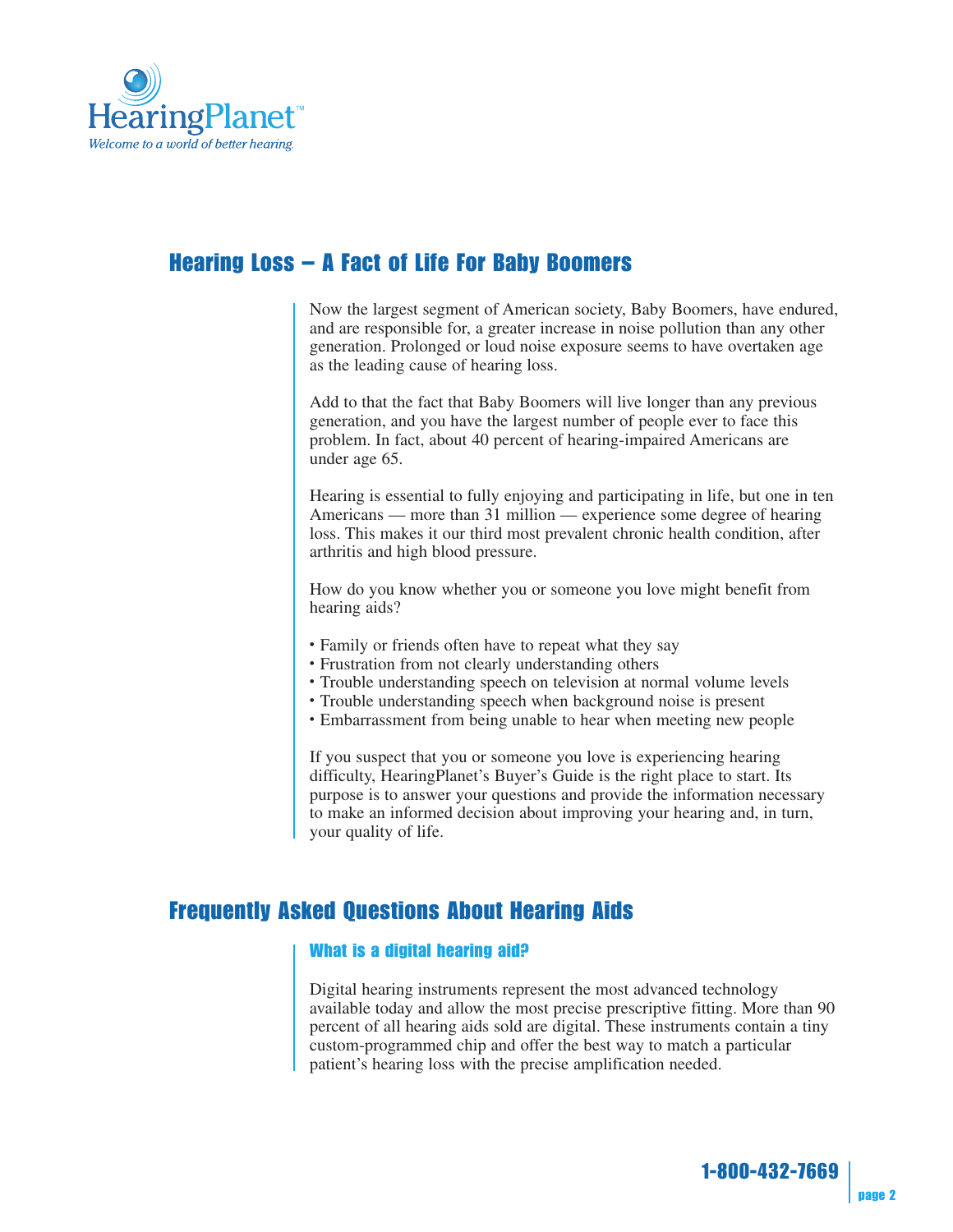

Their unique technology separates the incoming sound into discreet bands or channels, each of which can be processed independently. Complete flexibility and amazing fine-tuning capability are among the many benefits.

#### I've heard quite a bit about "open-fit" hearing aids. What are they?

This newer category has been widely available for more than three years and all major hearing aid manufacturers offer one or more models. Open-fit hearing aids are specifically designed to address high-frequency hearing loss without creating a "stopped up" feeling in the ear.

A miniature device is placed on top of the ear against the head so it is essentially hidden from view. A very narrow, clear tube is then placed inside the ear canal, which delivers the sound to the ear. The ear canal is left open and sophisticated digital circuitry keeps feedback at a minimum or even non-existent.

#### What is the best hearing aid on the market?

This is one of the most frequent questions we're asked. There are several very good major brands, but there is no single "best hearing aid."

The best hearing aid is the one that suits an individual's unique lifestyle and hearing loss. A personal Hearing Consultant and our local Hearing Professional will be happy to educate you about various options, and help select the right model.

#### What features should I look for in a hearing aid?

HearingPlanet Consumer Feedback Surveys tell us there is a combination of features that provide greater satisfaction. Our customers, typically, are most satisfied with a hearing aid that includes the following features:

- **Directional Microphones.** These improve speech understanding in noisy environments by using two microphones to better separate unwanted sounds behind the wearer from the important speech sounds in front of the wearer.
- **Multiple Compression Channels.** These react quickly enough to increase the volume for crucial speech sounds, lower it for louder ambient noises, and protect the wearer from sudden loud sounds like slamming doors.
- **Multiple programs.** Also called "memories," these let the wearer change the manner in which the hearing aid processes sound when moving from one environment to another, providing more control over various listening situations.
- **Noise Reduction.** This makes listening to speech more comfortable in difficult or noisy situations. Noise reduction is available in different levels of technology and can vary in its effectiveness. Therefore, it is important to understand that having noise reduction in hearing aids does not mean background noise is eliminated.

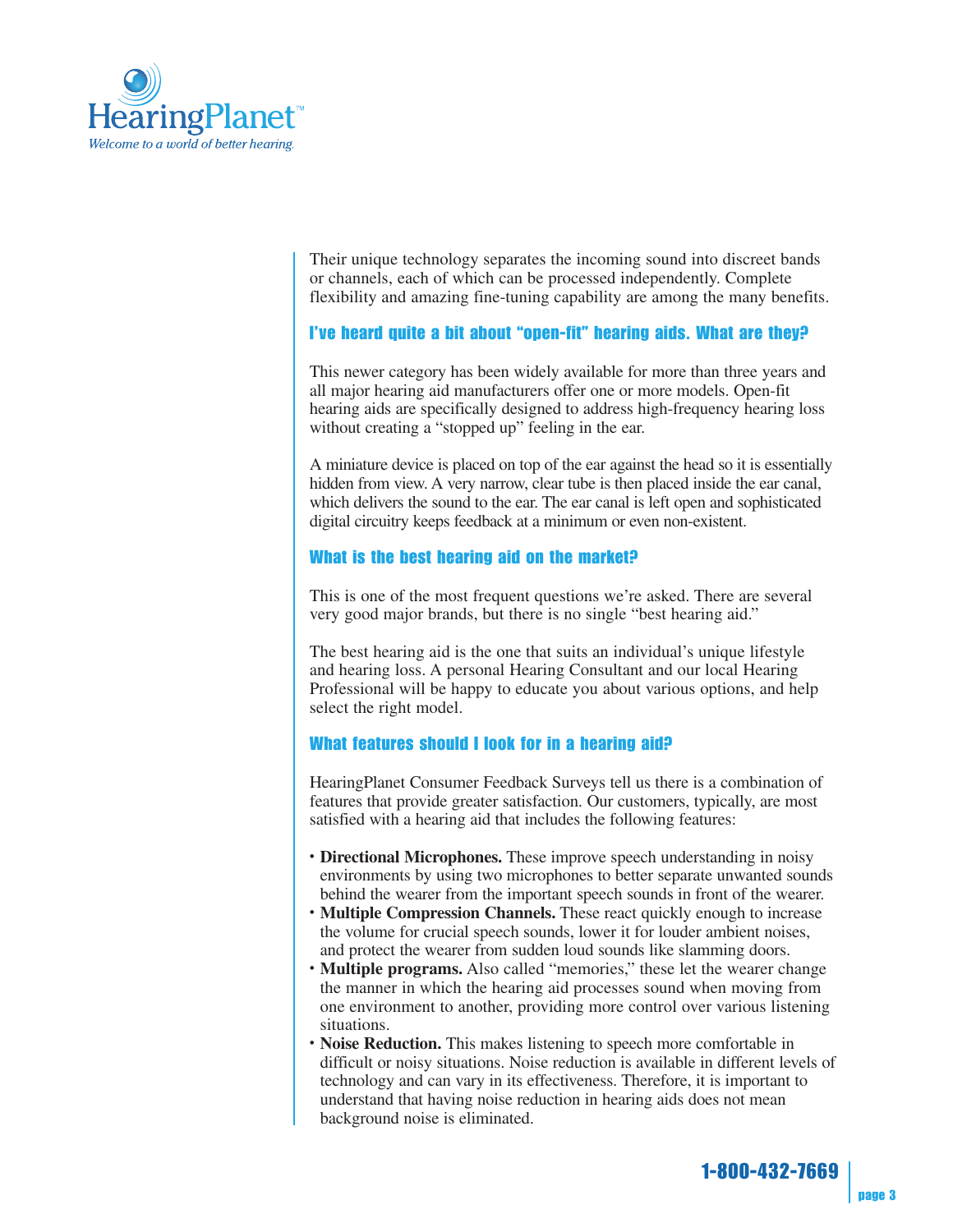

#### What are the differences among various hearing aid manufacturers?

There is truly very little difference in quality or performance when comparing today's major brands. While there are more than 20 different hearing aid manufacturers, only about seven companies research and design the digital circuits on the market.

We recommend those brands of hearing aids based on proven quality, digital processing, and reliability. In every case, our Hearing Consultants and your local Hearing Professional help in selecting the best hearing aid for your unique hearing loss and personal needs.

#### I've worn hearing aids before. Will the newer digital hearing aid features help me?

In the past two years we have seen tremendous advances in hearing aid features. This has led to consumer satisfaction rates reaching an all-time high (see chart below). Most consumers want technology to help them hear better when background noise is present and to minimize feedback.

Some newer hearing aid features include, but are not limited to, datalogging, automatic program changes, use of remote control, and digital feedback suppression. Previous hearing aid wearers should contact one of our Hearing Consultants at 800-432-7669 to learn more about these features and if they may be appropriate for their needs.



Chart source: Kochkin, S. Customer Satisfaction with Hearing Aids in the Digital Age, The Hearing Journal, Vol. 58(9) September 2002, pp. 30-37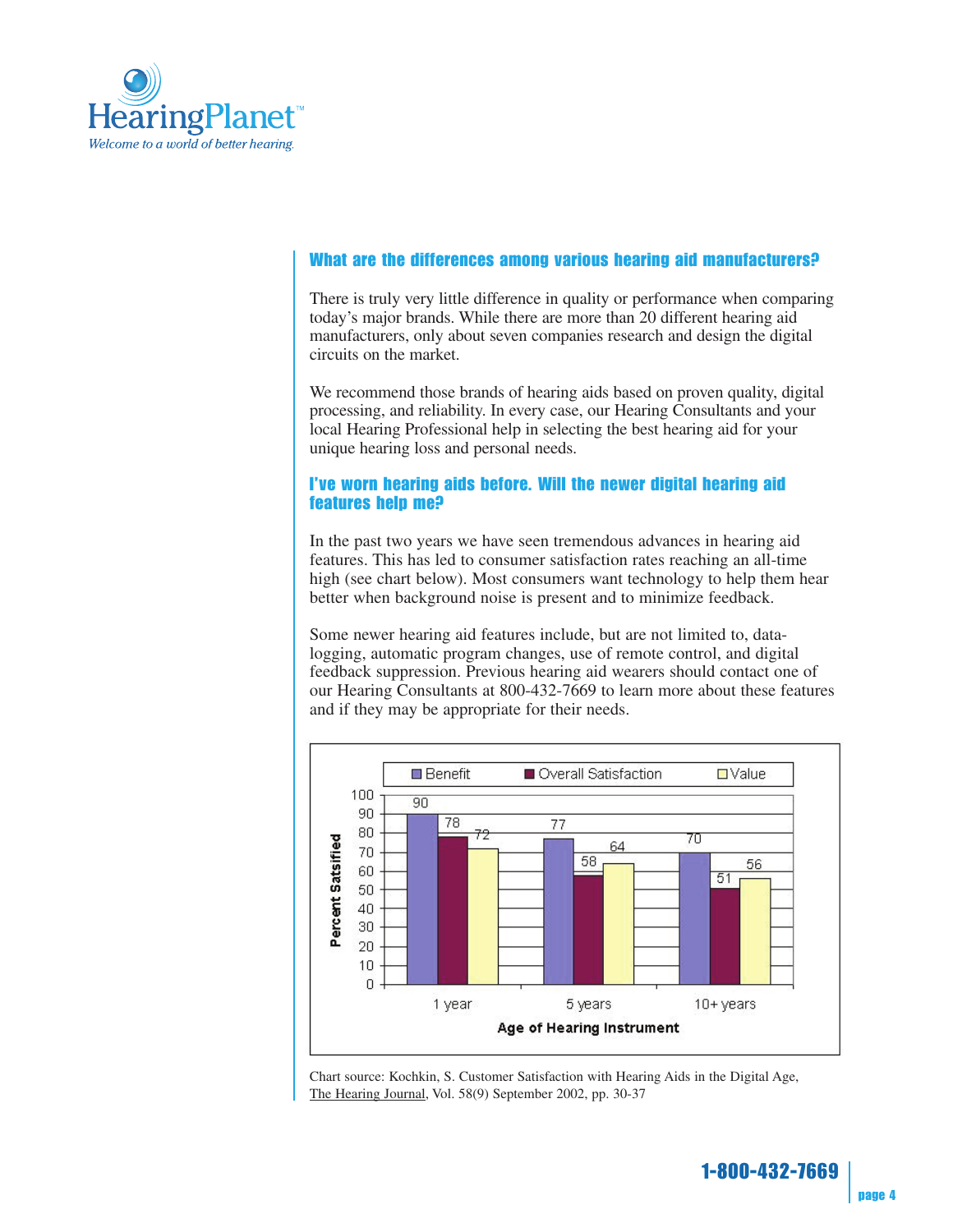

#### Will my hearing become worse if I wait to buy hearing aids?

For years we have known that aging and noise exposure take their toll on our ability to hear. This is true whether or not we use hearing aids.

However, research shows that the ability to make sense of what we hear deteriorates more rapidly if the hearing pathway is not stimulated. Therefore, a decision to delay being fit with hearing aids will not cause hearing to become worse, but it may make it more difficult to adapt and benefit from hearing aids later on.

This is a very good reason for not waiting until hearing aids are absolutely needed. Unfortunately, we see too many people make the mistake of waiting to buy hearing aids because they feel their hearing "isn't bad enough." The experts at HearingPlanet can help in making this decision.

#### Can I use Bluetooth with hearing aids?

Yes. Bluetooth devices can be used with certain models of hearing aids, but additional parts are needed. This is a new area of technology in hearing aids, so please contact one of our Hearing Consultants for more information and costs.

#### How much do hearing aids cost?

Hearing aids have a very wide price range and almost 90 percent of people are fit with two devices. Pricing depends on the style and technology level recommended for an individual's hearing loss and lifestyle needs. This is determined after a hearing test is completed. When purchasing hearing aids through HearingPlanet, you can be assured of paying the fairest prices for the best hearing aids. Our pricing includes all fitting, as well as a minimum of one year of follow-up services through our endorsed local Hearing Professionals.

### Frequently Asked Questions About HearingPlanet

#### Can I really save money on my hearing aid purchase through HearingPlanet?

Yes. HearingPlanet's pricing is typically lower than a traditional retail clinic's. Everyone who contacts us receives personalized attention and guidance from one of our highly skilled Hearing Consultants. Each consultant stays with you throughout the entire process, providing a level of service no other company offers.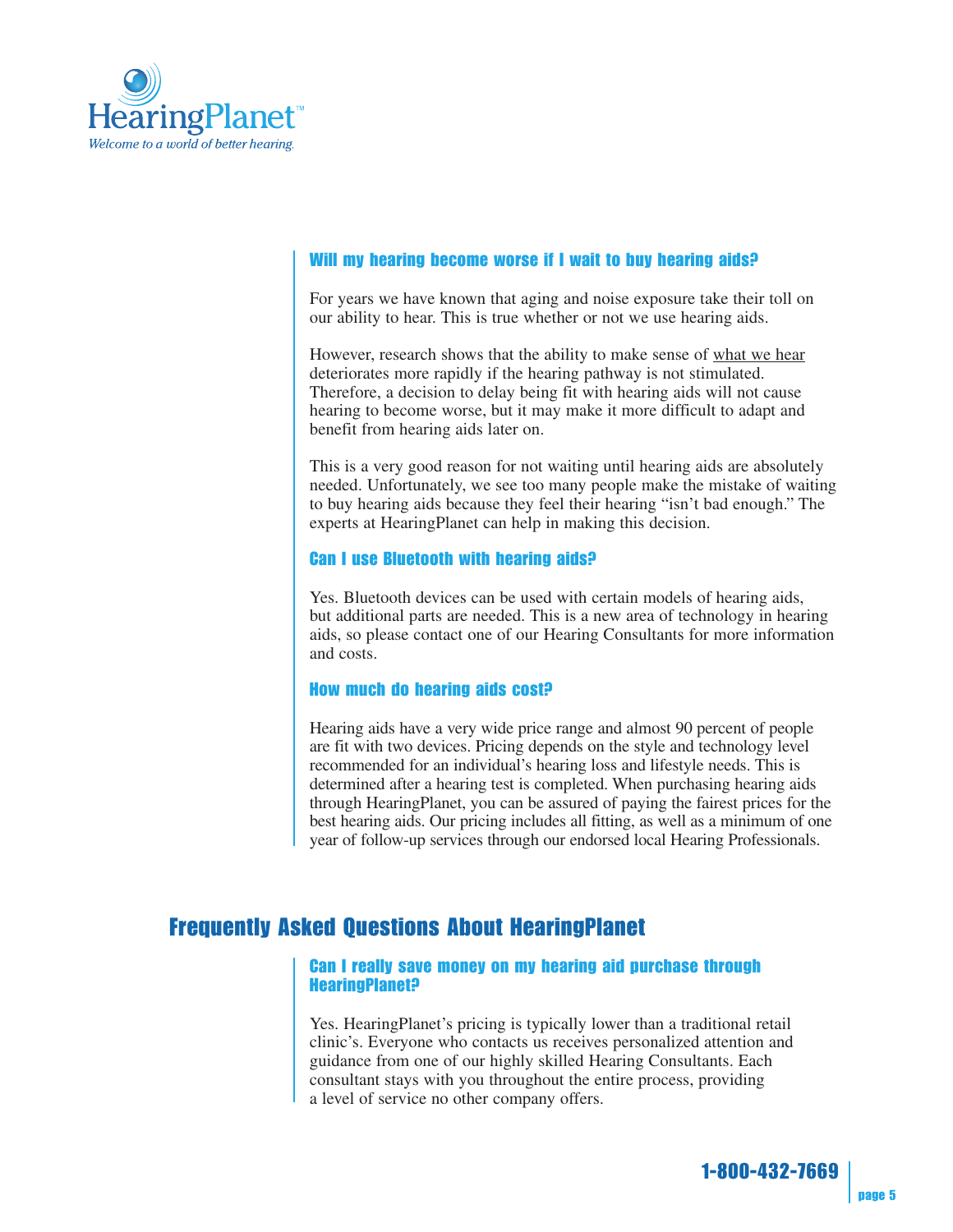

In addition, our Endorsed Local Hearing Professionals provide everything from testing to fitting to follow-up services at a convenient location. When this is combined with the wide selection of manufacturers we offer, HearingPlanet provides a comprehensive package for anyone researching and buying hearing aids.

#### What can you tell me about HearingPlanet's Endorsed Local Clinics?

Our nationwide network of Endorsed Local Clinics is a unique concept. Every one of the 1,100 professional locations must meet our strict standards for expertise, quality, and care before we agree to partner with them.

Because of our high standards, we go out of our way to find experts who are highly qualified in evaluating hearing loss, fitting and programming hearing aids, and all other aspects of this highly technical field.

You can take comfort in knowing that we not only pre-screen the local professionals in our nationwide network, but we also continually check performance through monthly client satisfaction audits. We consider it as doing our homework, so you don't have to.

Another added benefit of our nationwide network is the ability to arrange service for patients who move or are traveling within the United States. A Hearing Consultant quickly puts the patient in touch with a provider convenient to wherever the patient happens to be.

#### How do I arrange an appointment at an Endorsed Local Clinic near me?

Arranging an appointment at one of HearingPlanet's Endorsed Local Clinics is easy and takes only a few minutes. After the Hearing Consultant asks a few simple questions to learn more about your hearing needs, the Consultant will assist in arranging an appointment at the location closest to home or work. The process can begin just by calling 1-800-432-7669.

#### Can you work with me if I'm calling on behalf of a family member needing hearing aids?

Every day HearingPlanet helps sons and daughters calling for parents or grandparents, or nieces and nephews calling for aunts and uncles. Our Hearing Consultants are trained to work with family members in making all the necessary arrangements for a successful hearing aid experience. Some of our most successful patient stories are the result of family members helping each other toward better hearing and better living.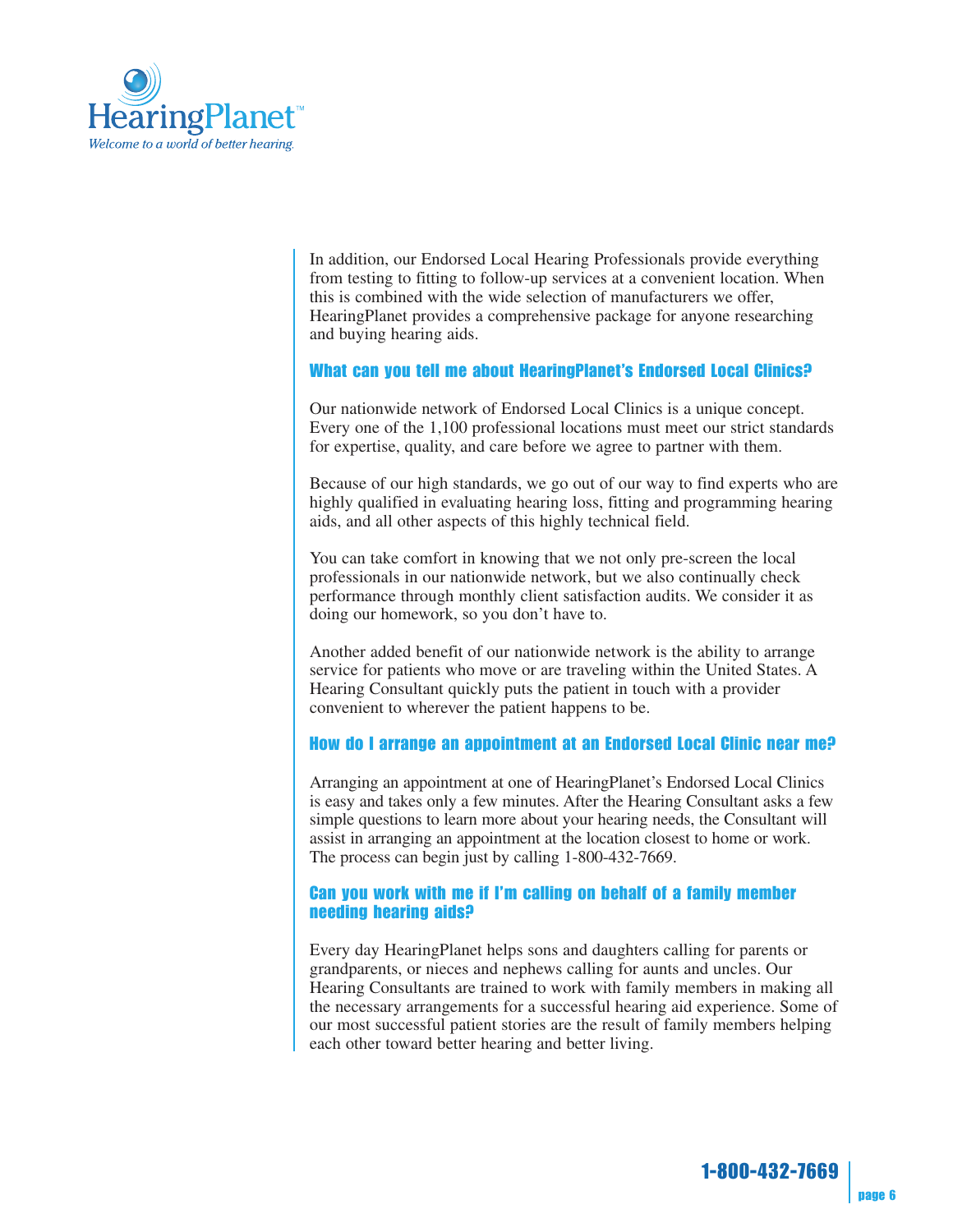

#### Can I talk with an on-staff audiologist if I have questions or a problem?

Yes. HearingPlanet has Audiologists available by phone 5 days a week: Monday - Friday 7:30 a.m. to 5 p.m., central time, at 1-800-432-7669. If you call outside those times, leave a message. We will return your call the next business day.

#### Do I have choice of hearing aid brands with HearingPlanet?

Absolutely. Unlike franchise retailers, HearingPlanet offers more than a dozen brands of hearing aids. The advantage to this is that we are better able to suit a patient's hearing loss and lifestyle needs.

Some of the brands we carry include Phonak, Resound, Siemens, Oticon, Widex, Starkey, Sonic Innovations, as well as many others.

#### What is included in the cost of hearing aids when I purchase through HearingPlanet?

The hearing aids, batteries for the trial period, standard manufacturer's repair warranty, a loss or damage warranty, 45-day trial period, all fitting fees, and one year's service from an Endorsed Local Clinic are included in the purchase price. There are no hidden costs.

#### What should I expect from the local hearing test when scheduled through HearingPlanet?

Many of our patient testimonials specifically address the thoroughness of the hearing exam at an Endorsed Local Clinic. This thoroughness and the consultation afterward are crucial to determining the best hearing aid. In many instances, a HearingPlanet hearing test will be completed at no charge.

In other situations our local Audiologists, who are classified as medical providers, can bill private health insurance, if needed. This can be discussed in detail when arranging an appointment for a hearing test.

#### What payment options do I have?

One of our goals is to make hearing care more affordable and paying for it easier. We accept payment by check and credit card and offer payment plans. On certain models, options include 12 months interest-free with a low minimum payment. Financing is also available for up to 4 years at a low, fixed rate. Whether someone qualifies can be determined over the phone in just a few minutes.

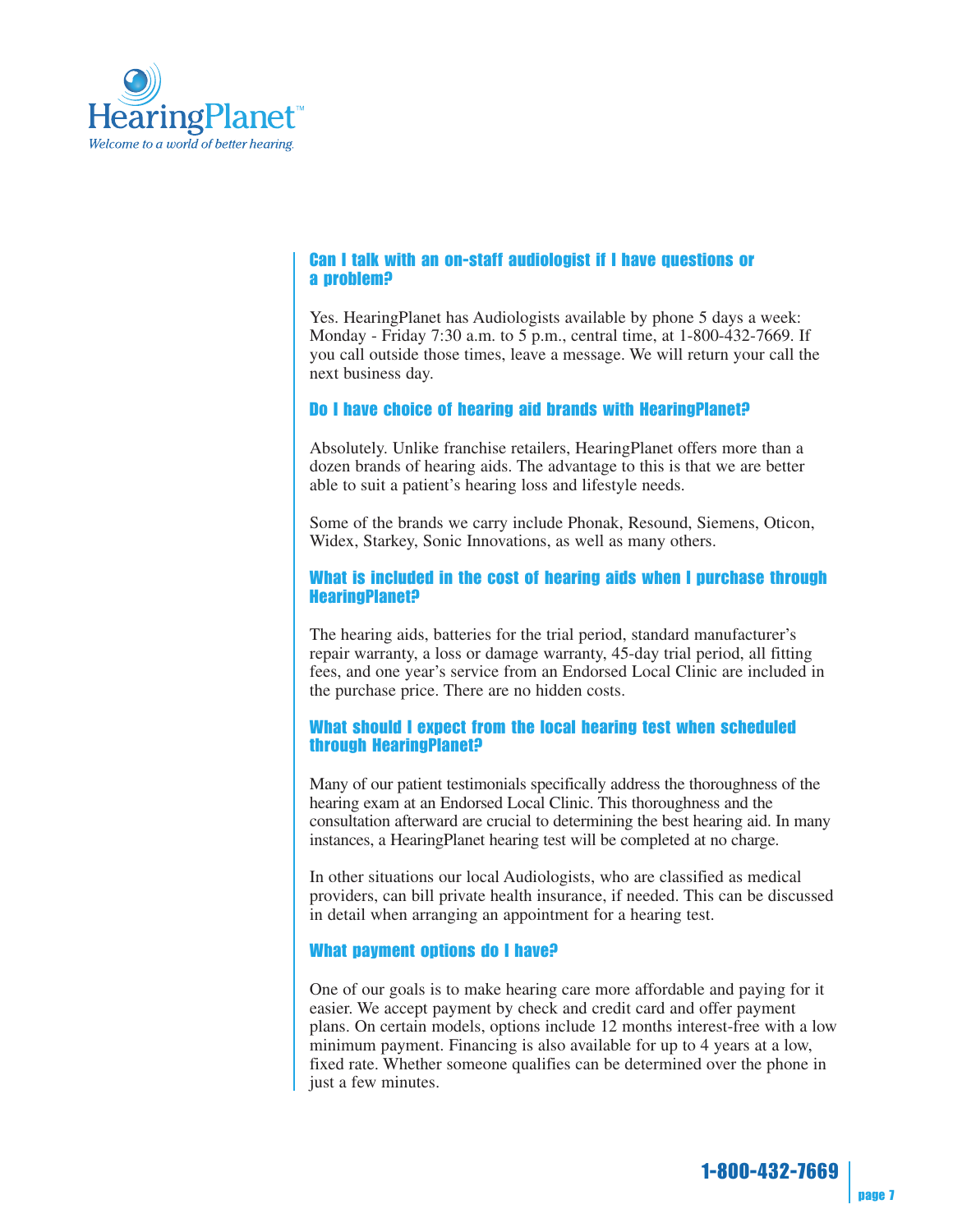

#### What happens if I am not happy with my hearing aids?

Since HearingPlanet provides a 45-day trial period, there are plenty of opportunities to work with a local professional to see if a particular hearing aid is right. If it doesn't meet your needs, we can exchange it for a different model. Or it can be returned for a refund, less a small service fee to cover basic expenses of the local professional's time, plus the cost to process a custom order.

## Hearing Aid Styles and Technology

Hearing aid "technology" refers to the circuitry inside a hearing aid.

"Style" refers to the size and shape. A hearing aid might be a behind-the-ear style, or the tiny completely-in-the-canal style.

There are currently four styles:



#### Behind-The-Ear ( BTE )

Behind-The-Ear is the style most familiar to those of us over 30. The hearing aid is housed in a durable case that rests on the back of the outer ear. In the late 1980s, it seemed it would soon fade into obsolescence. Instead, BTE models have actually made a comeback, since they offer

wearers and audiologists more flexibility.

This style can address more types of hearing loss than any other. It is much smaller and comes in a variety of colors that blend with skin and hair color. Over half our patients choose BTEs for this reason. It is also the only style that will work for severe and profound hearing losses. Open-fit hearing aids, discussed previously in this guide, fall under this style as well.



#### In-The-Ear ( ITE )

The full-size In-The-Ear style became available in the early 1980s. An ITE hearing aid can fit for the majority of hearing losses. This size is the easiest to handle for patients whose hands are no longer as nimble as they used to be. Its larger size also accommodates a larger battery, which translates to longer battery life. Another benefit is that its size allows for more features, such as directional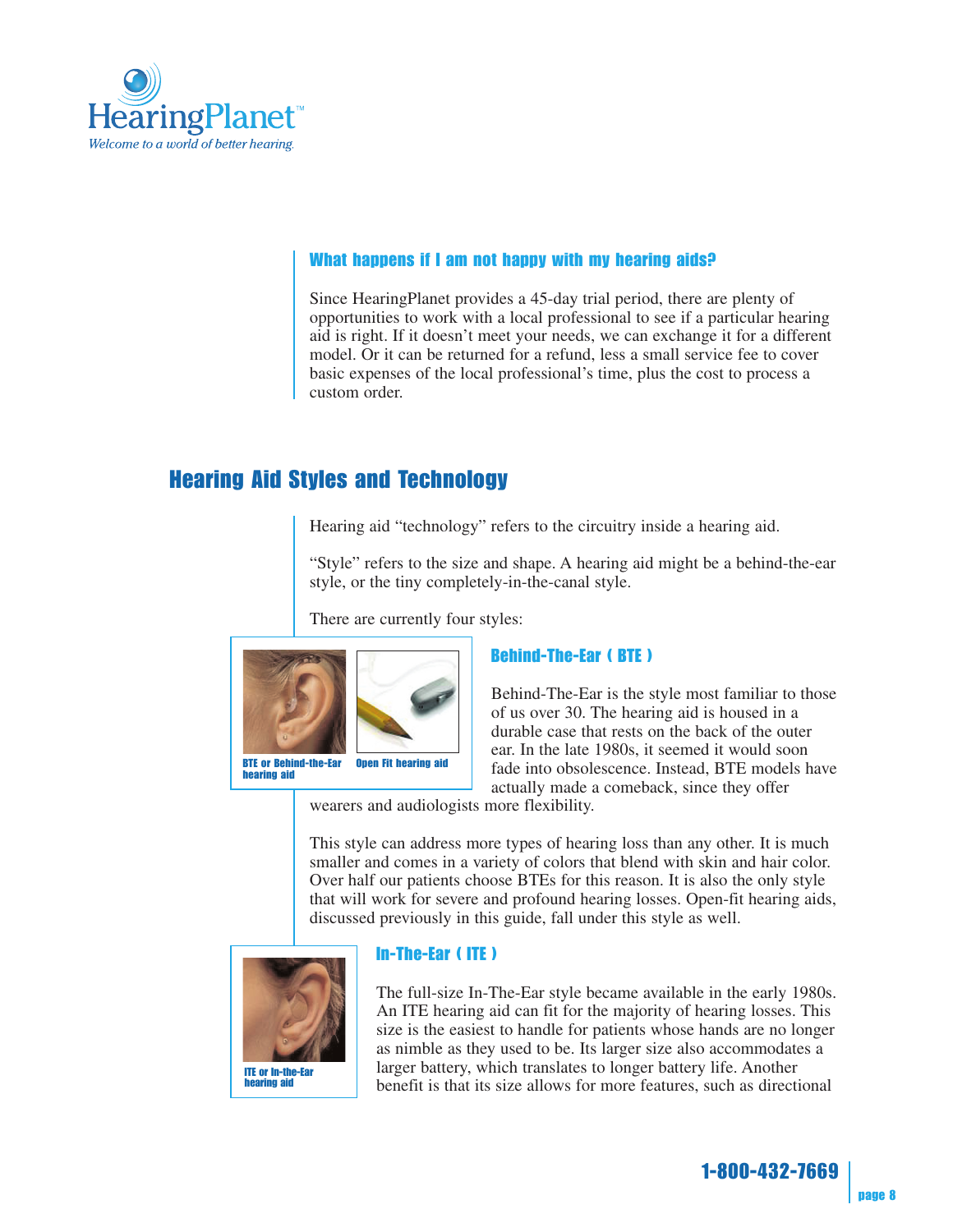

microphones and memory programs. This hearing aid is housed in a custom-made acrylic shell.



#### In-The-Canal ( ITC )

You can think of an In-The-Canal hearing aid as a smaller version of the In-The-Ear instrument. Today, it's the most popular custom hearing aid style. Like the ITE, it is made of a custom acrylic shell that holds all the electronics.

ITC is a good choice for those with mild or moderate hearing losses. It is smaller and less noticeable than a standard In-The-Ear.

Users normally get better sound localization because the microphone placement takes advantage of the external ear's sound reflecting properties. Some people also find it easier to handle than the In-The-Ear style. Many of today's manufacturers are now able to place directional microphones and memory buttons in ITC hearing aids.



#### Completely-In-The-Canal (CIC)

The Completely-In-The-Canal hearing aid is designed to fit just as its name implies – completely inside the ear canal. The cosmetic appeal of this style depends largely on the size and shape of the wearer's ear canal. Manufacturing limitations, the shape of the ear canal, and patient comfort all factor into the size of the device.

This style requires patience. Frequent follow-up visits can be necessary to improve comfort and retention because of how deeply CIC aids fit in the ear canal. Their popularity has dropped drastically during the past couple of years due to the success of open-fit Behind-The-Ear hearing aid models and their cosmetic appeal.

However, there are some advantages beyond cosmetic appeal with CIC hearing aids: improved telephone use, less wind noise when outdoors, and better sound localization.

## One Hearing Aid or Two?

The benefit of wearing one hearing aid, as opposed to wearing two, can usually be determined by asking two questions:

Can hearing in both ears be improved by amplification? And does the wearer want to understand others as well as possible in a variety of environments?

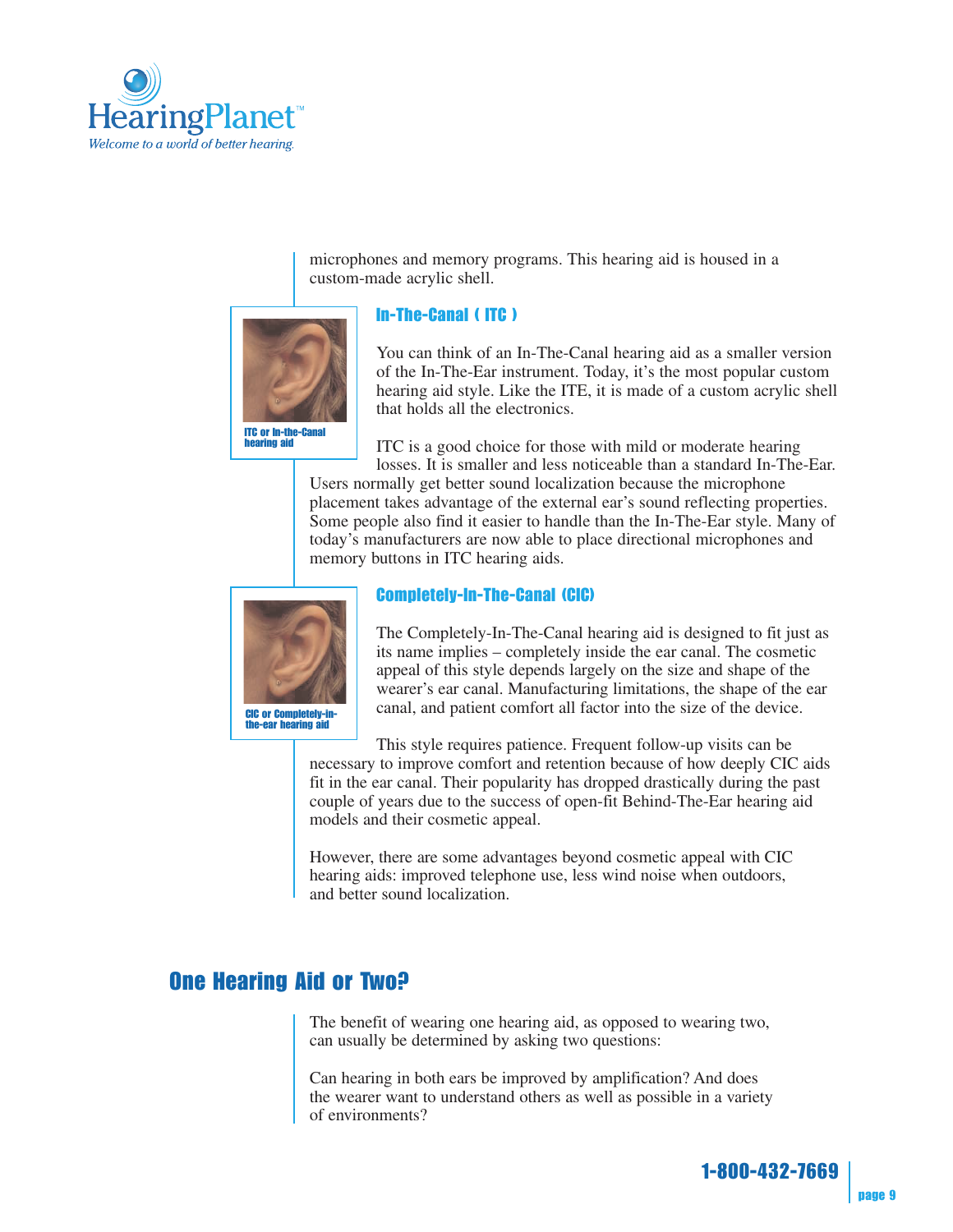

If the answer to both questions is yes, there can be a tremendous benefit to wearing two hearing aids instead of one. This is known as a "binaural fitting."

Binaural fittings offer the following advantages:

- Greater speech understanding in noisy environments
- Reduced need for volume
- Improved ability to locate a sound source
- Consistent stimulation of the entire auditory system, leading to improved understanding of speech.

Research shows that binaural hearing aid fittings give greater speech understanding in difficult listening conditions. Our brains are designed to receive sensory information from two ears. Sounds need to arrive at different times and intensities before we can make sense of the multitude of sounds and voices in a crowded room. This can only be achieved with balanced hearing.

Binaural hearing also helps determine where a voice originates. As it interprets the world, the brain adds together the perception of loudness from both ears. So with a single hearing aid, if the sound coming into the ears is unbalanced, the wearer may not be able to determine immediately the location of the speaker.

But with hearing aids in both ears, this loudness summing capability means the volume in each hearing aid does not have to be turned up as high. Less amplification means less unwanted, amplified background noise. Research and patient experience tell us overwhelmingly that wearing two hearing aids is better than wearing one. Of course, there are occasional exceptions, but these can be determined during the hearing test.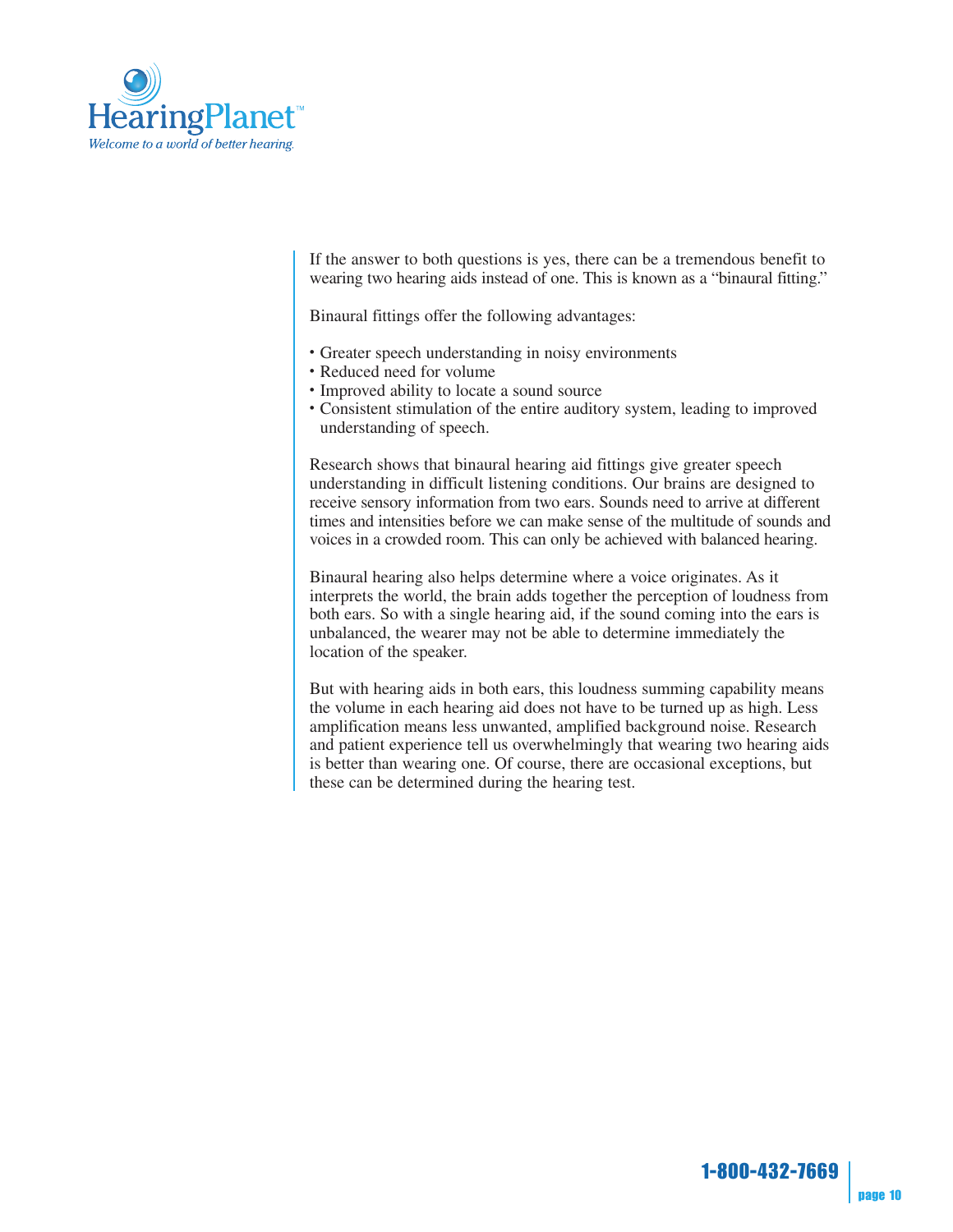

## Taking the Next Step – A Hearing Test

The first step to take when considering hearing aids is scheduling a professional hearing test. Call us at 1-800-432-7669 and a Personal Hearing Consultant will assist in scheduling an appointment with an Endorsed Local Clinic.

Here's what to expect during the hearing evaluation and consultation:

- 1. The Hearing Consultant and local Professional will discuss lifestyle to determine needs and expectations. The rhythms of a wearer's life, the environment, and the style of interaction all figure into any hearing aid recommendation.
- 2. There will be a thorough exam of the ears. This may reveal excessive earwax, eardrum damage, or other hearing-related conditions. Some hearing problems, like earwax buildup, usually can be resolved quickly and easily. At HearingPlanet, our Hearing Professionals always look for the simplest solution first.
- 3. There will be a comprehensive hearing evaluation, including pure tone testing, speech understanding, and other specialized tests if needed.
- 4. Our local Hearing Professional will then discuss the test results, explaining the degree and nature of hearing loss. If hearing loss is diagnosed, hearing aid options will be discussed and all questions will be answered.

## Why HearingPlanet?

HearingPlanet's commitment to our clients, coupled with the highest quality, personalized customer service and nationwide Endorsed Local Clinic network, make us a wise choice when shopping for hearing care needs.

We hope this guide has answered most of your questions about choosing hearing aids. If you'd like more information, want to share your experiences or opinions, or are ready to schedule a comprehensive hearing evaluation at one of our local Hearing Professionals, simply call us toll-free at **1-800-432-7669**. Ask to speak with a Hearing Consultant and you will receive immediate, courteous assistance. Email us at customerservice@hearingplanet.com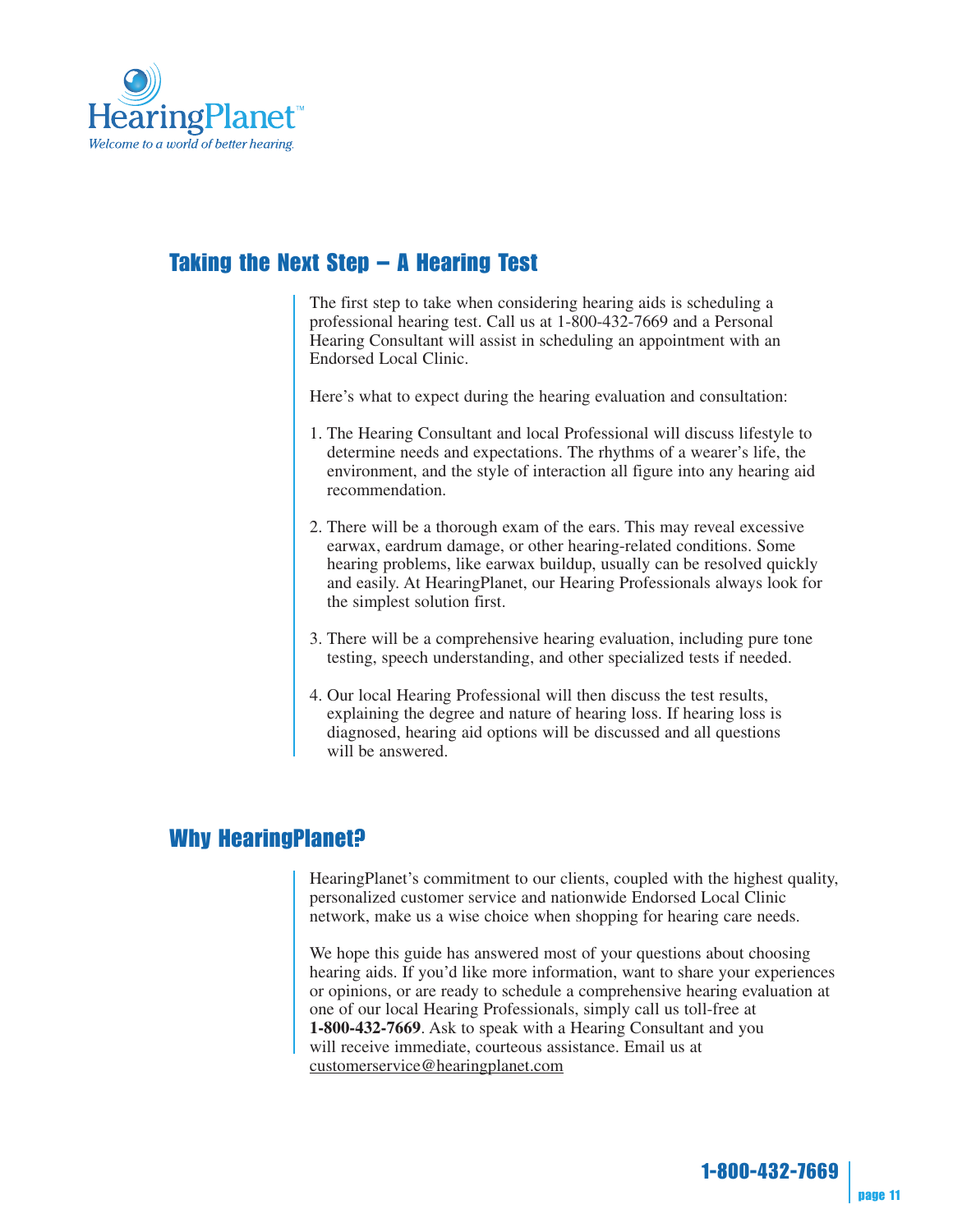

## Hearing Aid Comparison Chart

HearingPlanet has compiled this comparison chart to help you understand the differences between various brands and models of digital hearing aids. In many cases, you can click on the model name of the hearing aid for more detailed information, including prices and downloadable product brochures.

If you'd like information on a specific model that isn't listed here, please call us toll-free at 1-800-432-7669. We look forward to helping you become a more informed consumer.

| <b>Manufacturer</b> | <b>Model</b>                   | # Channels                   | <b>Noise Reduction</b> | # Listening<br>Programs | <b>Manufacturer</b><br><b>Warranty</b> |
|---------------------|--------------------------------|------------------------------|------------------------|-------------------------|----------------------------------------|
| Phonak              | Savia                          | 20 channels                  | <b>YES</b>             | 3 CIC, 4 Others         | <b>Two Year</b>                        |
| Phonak              | Eleva                          | 16 channels                  | <b>YES</b>             | $\overline{3}$          | <b>Two Year</b>                        |
| Phonak              | Mini Valeo                     | 15 channels -<br><b>OPEN</b> | <b>YFS</b>             | $3 +$ Mute              | Two Year                               |
| Phonak              | Valeo                          | 15 channels                  | <b>YES</b>             | $3 +$ Mute              | Two Year                               |
| Phonak              | Amio                           | 5 channels                   | <b>Optional</b>        | 3                       | One Year                               |
| Phonak              | eXtra                          | 6 channels                   | <b>YFS</b>             | $\overline{2}$          | One Year                               |
| Phonak              | <b>MAXX BTE</b>                | 6 channels                   | Noise canceler         | 1                       | One Year                               |
| <b>Siemens</b>      | Centra                         | 16 channels                  | <b>YES</b>             | 3                       | <b>Two Year</b>                        |
| <b>Siemens</b>      | Acuris                         | 16 channels                  | <b>YES</b>             | 3                       | Two Year                               |
| <b>Siemens</b>      | <b>Acuris Life</b>             | 16 channels                  | <b>YES</b>             | 2 w/remote              | <b>Two Year</b>                        |
| <b>Siemens</b>      | Artis (e2e)                    | 12 channels                  | <b>YES</b>             | 3                       | Two Year                               |
| <b>Siemens</b>      | Artis Life<br>(Open fit)       | 12 channels                  | <b>YES</b>             | 2 w/remote              | <b>Two Year</b>                        |
| <b>Siemens</b>      | Cielo                          | 6 channels                   | <b>YES</b>             | 3                       | Two Year                               |
| <b>GN Resound</b>   | <b>Metrix</b>                  | 17 bands                     | <b>YES - Advanced</b>  | $\overline{4}$          | <b>Three Year</b>                      |
| <b>GN Resound</b>   | Pixel                          | 17 bands                     | <b>YES</b>             | 4                       | Two Year                               |
| <b>GN Resound</b>   | Plus 5                         | 6 bands                      | <b>YES</b>             | $\overline{2}$          | Two Year                               |
| <b>GN Resound</b>   | Pulse                          | 3 channels                   | YFS - Advanced         | 1                       | Two Year                               |
| <b>GN Resound</b>   | AiR Plus                       | 3 channels -<br><b>OPFN</b>  | <b>YES</b>             | <b>None</b>             | Two Year                               |
| <b>GN Resound</b>   | Canta 2                        | 6 hands                      | N <sub>0</sub>         | $\overline{2}$          | Two Year                               |
| Sonic Innovations   | Innova                         | 16 channels                  | <b>YES</b>             | Multiple                | <b>Three Year</b>                      |
| Sonic Innovations   | Applause                       | 16 channels                  | <b>YES</b>             | 3                       | Three Year                             |
| Sonic Innovations   | lon                            | 16 channels                  | <b>YES</b>             | $\overline{3}$          | <b>Two Year</b>                        |
| Sonic Innovations   | Natura 2 SE                    | 9 channels                   | <b>YES</b>             | $\overline{2}$          | <b>Three Year</b>                      |
| Sonic Innovations   | Natura Pro                     | 16 channels                  | <b>YES</b>             | $2$ or $3$              | <b>Three Year</b>                      |
| Unitron             | Indigo                         | 16                           | <b>YES</b>             | 4                       | Two Year                               |
| Unitron             | Conversa Moda -<br><b>Open</b> | 16                           | <b>YES</b>             | 3                       | <b>Two Year</b>                        |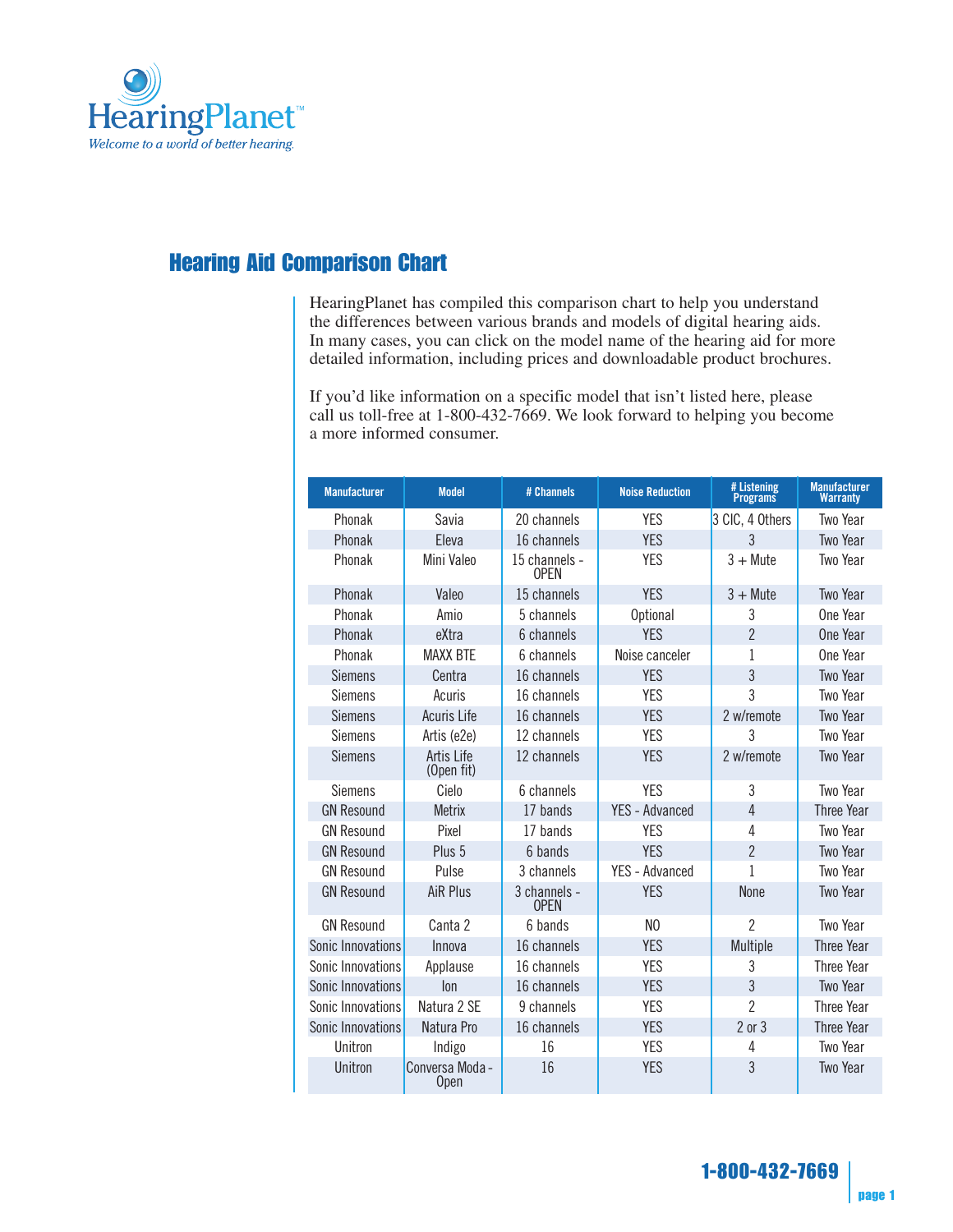

# Hearing Aid Comparison Chart continued

| <b>Manufacturer</b> | <b>Model</b>         | # Channels                  | <b>Noise Reduction</b>    | # Listening<br>Programs | <b>Manufacturer</b><br>Warranty |
|---------------------|----------------------|-----------------------------|---------------------------|-------------------------|---------------------------------|
| Unitron             | Conversa             | 16                          | <b>YES</b>                | 3                       | Two Year                        |
| Unitron             | Liaison              | 16                          | <b>YES</b>                | $\overline{3}$          | <b>Two Year</b>                 |
| Unitron             | Element              | 16, 8 or 4                  | <b>YES</b>                | $2 - 4$                 | Two Year                        |
| <b>Oticon</b>       | Syncro <sub>2</sub>  | 8 channels -<br>4 bands     | <b>YES</b>                | 4                       | Two Year                        |
| <b>Oticon</b>       | Delta 6000<br>& 8000 | 5, 6 or<br>7 channels       | <b>YES</b>                | None                    | <b>Two Year</b>                 |
| <b>Oticon</b>       | Safran               | 8 channels                  | <b>YES</b>                | $\overline{4}$          | Two Year                        |
| Oticon              | Gaia                 | 2 channels -<br>7 bands     | N <sub>0</sub>            | $\mathcal{P}$           | One Year                        |
| <b>Oticon</b>       | Tego Pro             | 6 channels                  | YES -<br>Noise Management | 4                       | Two Year                        |
| <b>Oticon</b>       | <b>Tego</b>          | 4 channels                  | YES -<br>Noise Management | 3                       | One Year                        |
| Audibel             | <b>Hear Stic</b>     | 3 channels -<br><b>OPEN</b> | <b>YFS</b>                | <b>None</b>             | One Year                        |
| Audibel             | Eclipse 3            | 4 channels -<br>8 bands     | <b>YES</b>                | 3                       | One Year                        |
| Audibel             | Virtue 4             | 4 channels -<br>8 bands     | <b>YES</b>                | $\overline{2}$          | One Year                        |
| Audibel             | Virtue 8             | 8 channels -<br>10 bands    | <b>YES</b>                | 3                       | Two Year                        |
| Audibel             | Virtue 12            | 8 channels -<br>12 bands    | <b>YES</b>                | $\overline{3}$          | Two Year                        |
| Audibel             | Juno                 | 2 channels                  | N <sub>0</sub>            | 3                       | One Year                        |
| <b>Beltone</b>      | Edge                 | 3 channels -<br><b>OPEN</b> | <b>YES</b>                | <b>None</b>             | 14 months                       |
| <b>Beltone</b>      | 0ria                 | 12 channels                 | <b>YES</b>                | 3                       | 14 months                       |
| <b>Beltone</b>      | Mira                 | 6 channels                  | Low level                 | $\overline{2}$          | 14 months                       |
| <b>Beltone</b>      | The One              | 17 channels                 | <b>YES</b>                | $\overline{4}$          | Two Year                        |
| <b>Beltone</b>      | LinQ                 | 9 channels                  | <b>YES</b>                | $\overline{2}$          | Two Year                        |
| <b>Bernafon</b>     | Swiss Ear - Open     | "channel free"              | <b>YES</b>                | 1                       | Two Year                        |
| Bernafon            | Symbio XT            | "channel free"              | <b>YES</b>                | $\overline{1}$          | <b>Two Year</b>                 |
| Interton            | <b>Bionic</b>        | 32                          | <b>YES</b>                | 3                       | Three Year                      |
| Miracle Ear         | ME-900               | 16 channels                 | <b>YES</b>                | 3                       | <b>Three Year</b>               |
| Miracle Ear         | ME-850               | 12                          | <b>YES</b>                | 3                       | Two Year                        |
| Miracle Ear         | $ME-1$               | 16 channels                 | <b>YES</b>                | $\overline{4}$          | <b>Three Year</b>               |
| Miracle Ear         | $ME-3$               | 4 channels                  | <b>YES</b>                | $\overline{2}$          | <b>Two Year</b>                 |
| Rexton              | Calibra 3            | 14                          | <b>YES</b>                | $\overline{4}$          | <b>Two Year</b>                 |
| Rexton              | Calibra 2            | 7                           | <b>YES</b>                | 4                       | <b>Two Year</b>                 |
| Rexton              | Calibra 1            | $\overline{4}$              | <b>YES</b>                | 3                       | One Year                        |